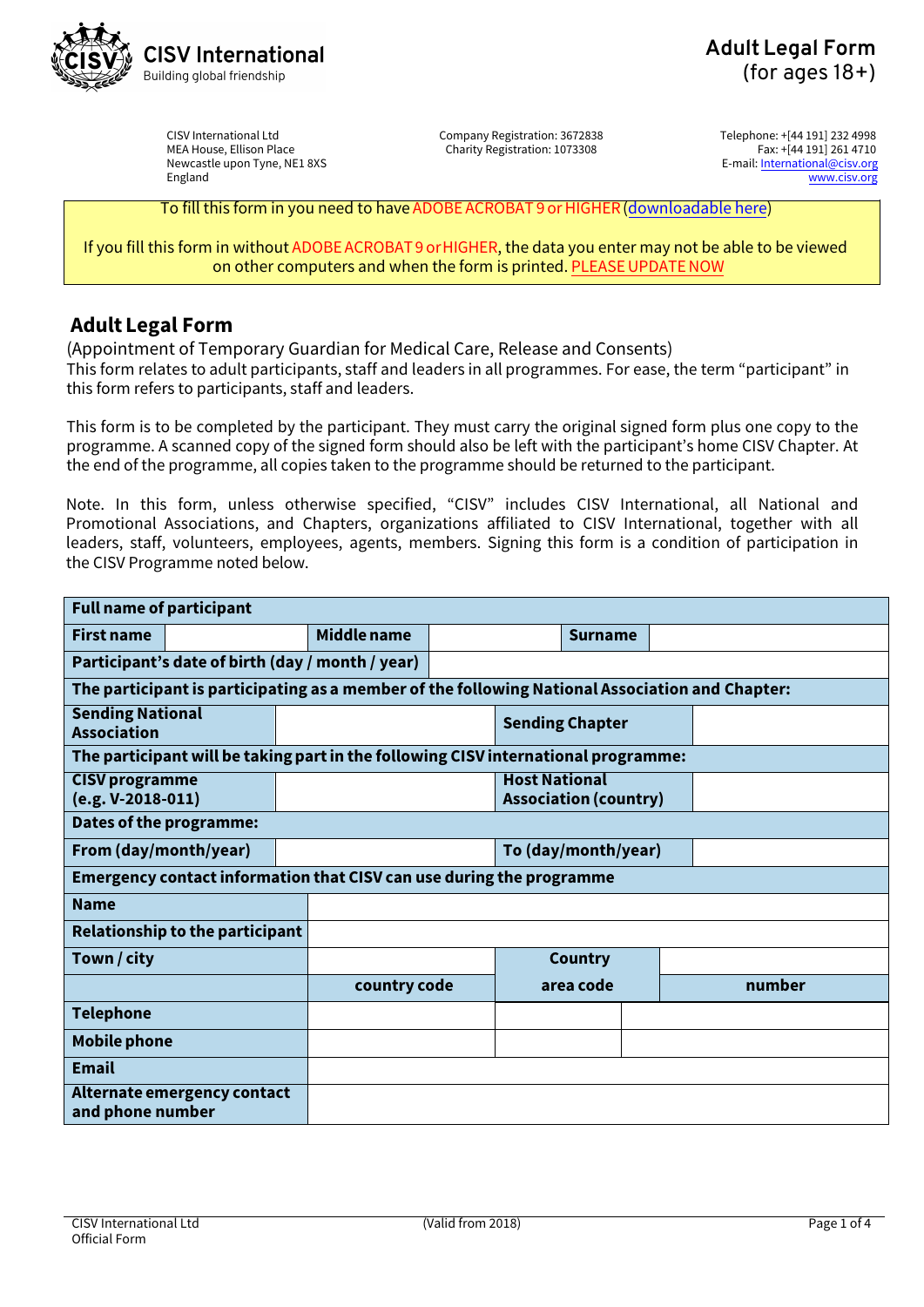# **Part 1: Appointment of Temporary Guardian of Participant**

In the event that I am unable to give instructions or consent for my own medical treatment, I appoint CISV personnel (Programme Staff or Host Family) from the Host Country named above as my Temporary Guardian. The purpose of this appointment is to consent to medical treatment on behalf of myself and provide prescribed medication. This appointment is valid for the period of the programme (as above).

# **Part 2: Health Form**

I understand that I must provide a properly completed CISV Health Form in order for me to attend the CISV programme named above. I understand that I must fully disclose any information on my physical and emotional/psychological health or developmental conditions as this information is essential to CISV's ability to care for and protect me. Please see the Health Form for further details.

## **Part 3: Travel-Medical Insurance**

I understand that in order to participate in this CISV programme, I will be covered by CISV Travel Insurance, which includes medical coverage. (Information on the insurance is available on [www.cisv.org\)](http://www.cisv.org/). I accept financial responsibility for necessary medical expenses that are not covered by this insurance.

# **Part 4: Legal Release & Responsibility to Pay for Damage**

(See Note of Explanation at the end of this form)

I understand the nature of the CISV programme noted above and I consider myself to be capable of taking part in it.

I agree not to make a claim or file a lawsuit against CISV if I am injured while travelling to / from and participating in the above programme, unless there has been gross negligence on the part of CISV.

I understand that CISV participants are expected to conduct themselves in accordance with local laws and CISV rules. If I engage in inappropriate behaviour I may be sent home before the end of the programme at CISV's discretion. I will cover the costs of this trip.

I also agree to pay for any damage or injury caused by me.

I understand that if I arrange to travel before or after the CISV programme, (other than travel to and from the CISV programme) this additional travel is not part of the CISV programme and the travel and all arrangements are entirely my own responsibility.

### **Part 5: Use of Data**

I agree that CISV will keep a record of my name and contact details, will use this information for internal administration of participation and to maintain an historical record of participation. I agree that CISV may contact me in the future with information aboutthe organization. Further information can be found in the privacy and myCISV sections of [http://www.cisv.org/terms-and-condi](http://www.cisv.org/terms-and-conditions/)tions/. (Please see the Note of Explanation at the end of this form for further details of personal data use.)

### **Part 6: Permission to Use of Images and Art or Written Work**

I agree that CISV may use and publish photographs, artwork, and written work as well as video and audiotape created as part of participation in the CISV programme, which may include me. CISV may use these items in the production of educational or promotional materials including web pages. These items may be used and published with my first name (or nickname), age and nationality. Unless my specific consent is obtained, I will not be identified by full name.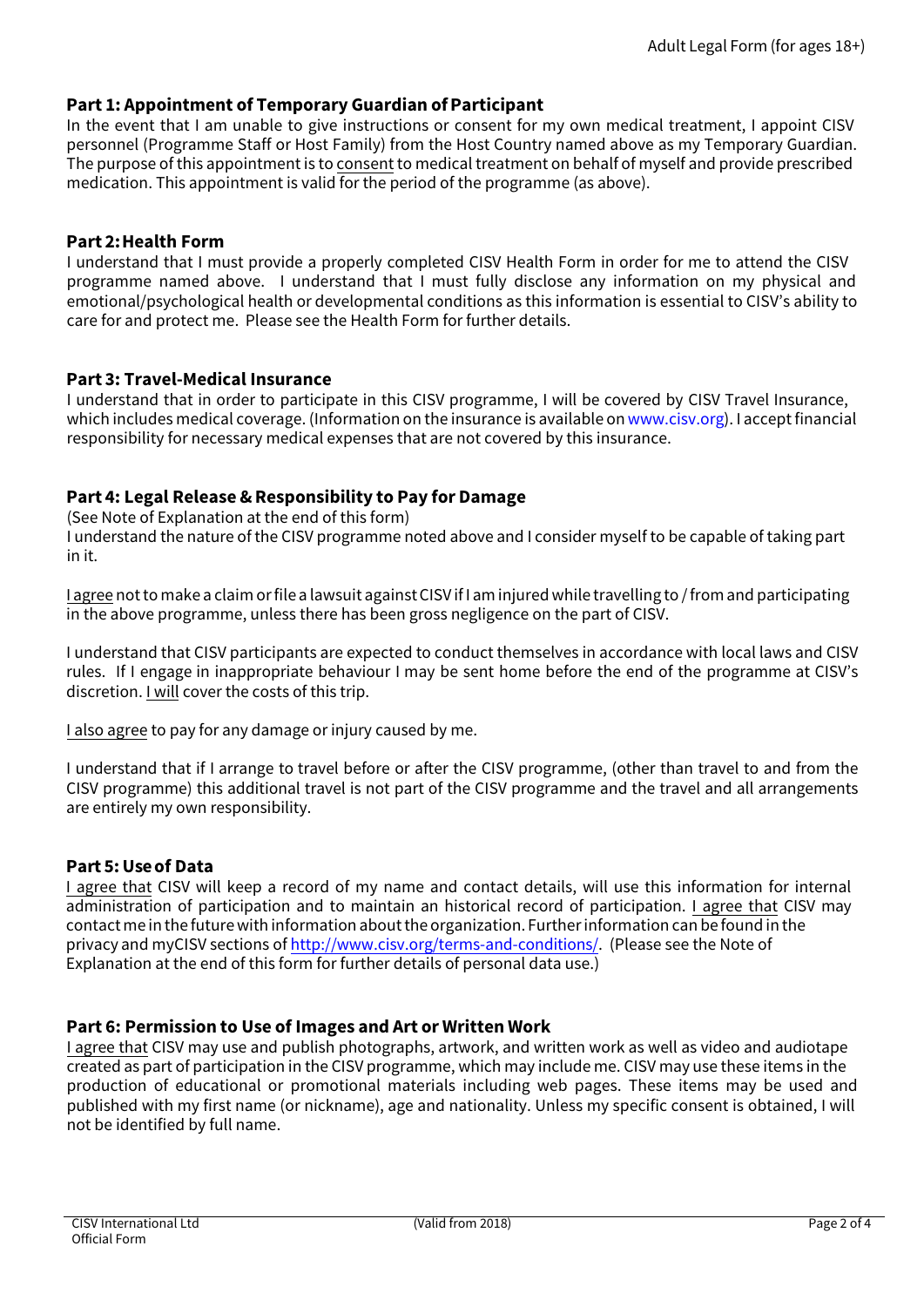#### This form requires that you have ADOBE ACROBAT 9 or HIGHER please update now. STOP<sup></sup> Do not use versions 7 or 8 of Adobe Acrobat, or Viewer (MAC) to complete this form

STOP<sup></sup>

# **Part 7: Research on CISV Programmes**

In addition to its educational programmes, CISV works to promote research in the field of intercultural education and relations. Research may be conducted both in our programmes and in cooperation with other organizations, such as universities. Any such research project will go through an approval process within CISV International. The results of the research will not be made available in a form which identifies me. I agree to participate in approved research projects. Further information on research can be found on [www.cisv.org](http://www.cisv.org/)

# **Part 8: Signatures**

I have signed this legal document on the date stated immediately below to indicate that I understand, accept and agree to all parts of the above. I also confirm that I have the appropriate legal right and responsibility to make these decisions on behalf of the participant.

| Signature of the participant |                                 |
|------------------------------|---------------------------------|
|                              | day / month / year of signature |

## **Witness**

Before you sign this document, you should have somebody there who can act as a witness. Please ask them to sign below to say that they saw you sign this form. As CISV operates in many different countries and some require that signatures be witnessed, CISV asks that this practice is followed in all cases. The witness must be aged 18 or over. It is recommended (but not necessary) that the witness be a member of your CISV Chapter.

| Signature of witness     | day / month / year of signature |
|--------------------------|---------------------------------|
| Printed name of witness  |                                 |
| Date of birth of witness |                                 |

Notary (This space is for the official Seal and/or Signature of a Notary or witness if legally required by either the participant's or host's National Association.)